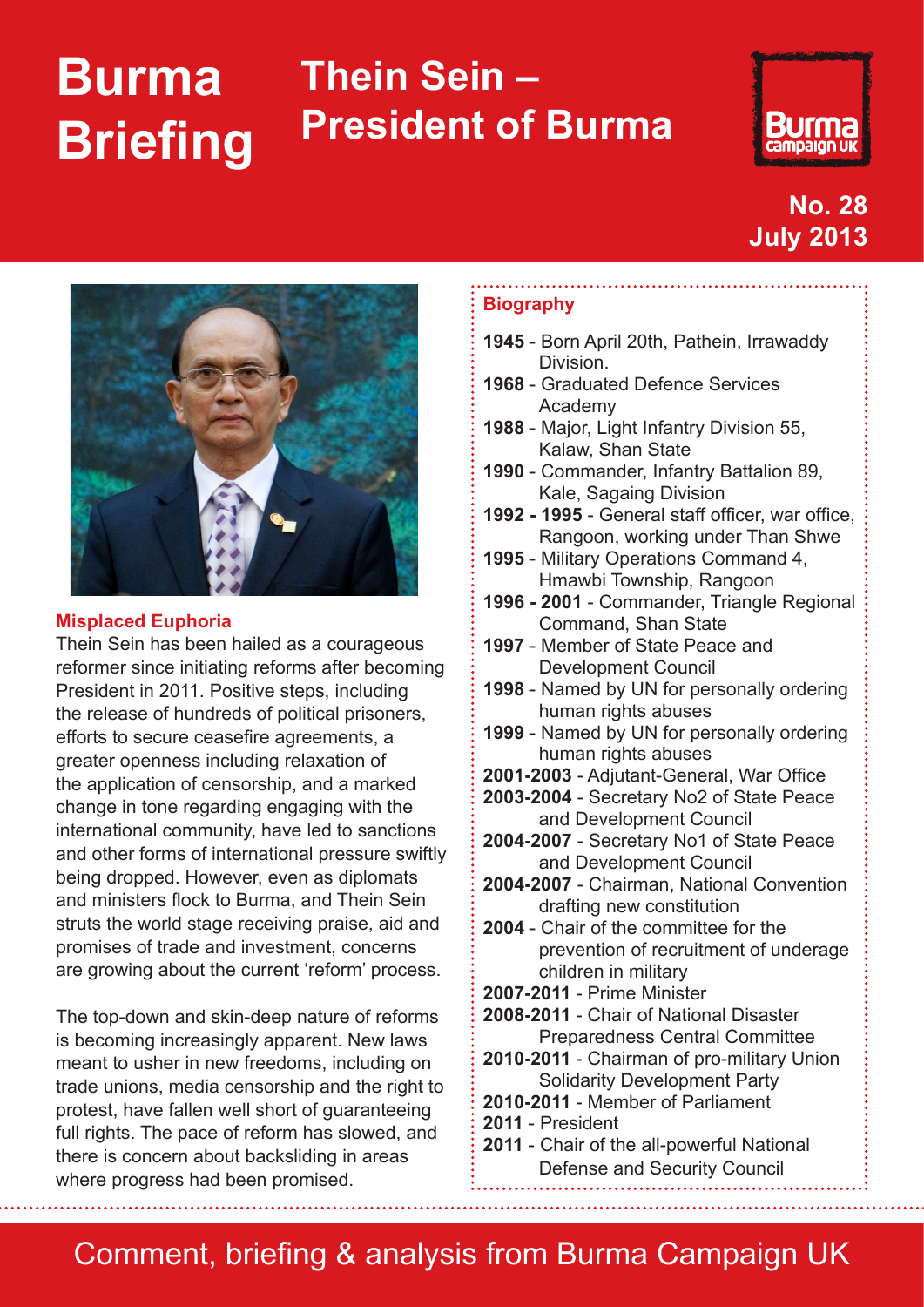Thein Sein's relations with Aung San Suu Kyi have soured, and many people in Burma are sceptical about his true intentions, and whether he genuinely wants to take Burma on a path to democracy. Many suspect the true goal is to undertake minimal reforms necessary to persuade the international community to drop sanctions and normalise relations, while maintaining the power structure in Burma in a slightly different form.

The wide-scale and serious human rights abuses which continue to be committed in Burma also give reason to question how genuine the current reform process is. While it is only to be expected that there will be some 'legacy' human rights abuses which will take time to eradicate, the fact that there are so many human rights abuses still being committed gives cause for deep concern. In addition, these are not all 'legacy' human rights abuses. Some of the most serious, such as the widespread abuses by the Burmese Army in Kachin State, and what Human Rights Watch has described as ethnic cleansing and crimes against humanity in Rakhine State, began after Thein Sein became President. The hundreds of activists being arrested for peacefully protesting are being arrested and jailed under a new law brought in by President Thein Sein.

In July 2013 Burma Campaign UK published a briefing summarising some of the key human rights issues which remain in Burma two and a half years after Thein Sein became President. Burma Briefing No. 26: 'Human Rights Abuses Since Thein Sein Became President', is available here: www.burmacampaign.org.uk/ index.php/news-and-reports/burma-briefing

Another briefing with revealing quotes from Thein Sein, Burma Briefing No. 27, 'Thein Sein In His Own Words', is available here: www.burmacampaign.org.uk/index.php/newsand-reports/burma-briefing/title/thein-sein-inhis-own-words

As someone on the ruling council of the former dictatorship for 14 years, with his own dubious

human rights record, a track record of lying to the international community, and hand-picked by former dictator Than Shwe, the international community should have known better than to take what Thein Sein said at face value. It is surprising how little attention has been given to Thein Sein's past role in human rights abuses.

This briefing paper provides some background on Burma's current President, much of which has received little attention. More research is needed to establish exact facts about his role as a serving soldier for more than 40 years. His background helps to explain the limitations of the current reform process.

#### **Thein Sein – An Introduction**

President Thein Sein commanded soldiers who committed war crimes and what would now be classed as crimes against humanity, while regional commander in Eastern Shan State. Crimes committed by his soldiers include widespread and systematic rape, mass forced relocation, land confiscation and forced labour. In 1998 Thein Sein was personally named by the United Nations Special Rapporteur on human rights in Burma for directly ordering his soldiers to commit human rights abuses.

Thein Sein's actual record stands in stark contrast to the general impression of him held by the international community and much of the media.

In 1988, as major of Light Infantry Division 55, he is thought to have played a role in the crushing of the democracy uprising on 8th August. Thousand of students were massacred. Thein Sein later said that the Burmese Army 'saved the nation' by crushing the uprising.

In 1996 Thein Sein became Commander of the Triangle Region Military Command, based in Kentung, eastern Shan State. He held this position until November 2001. During this period horrific human rights abuses were committed by soldiers under his command. These abuses were so serious they could be classed as war crimes, and what the Rome Statute now defines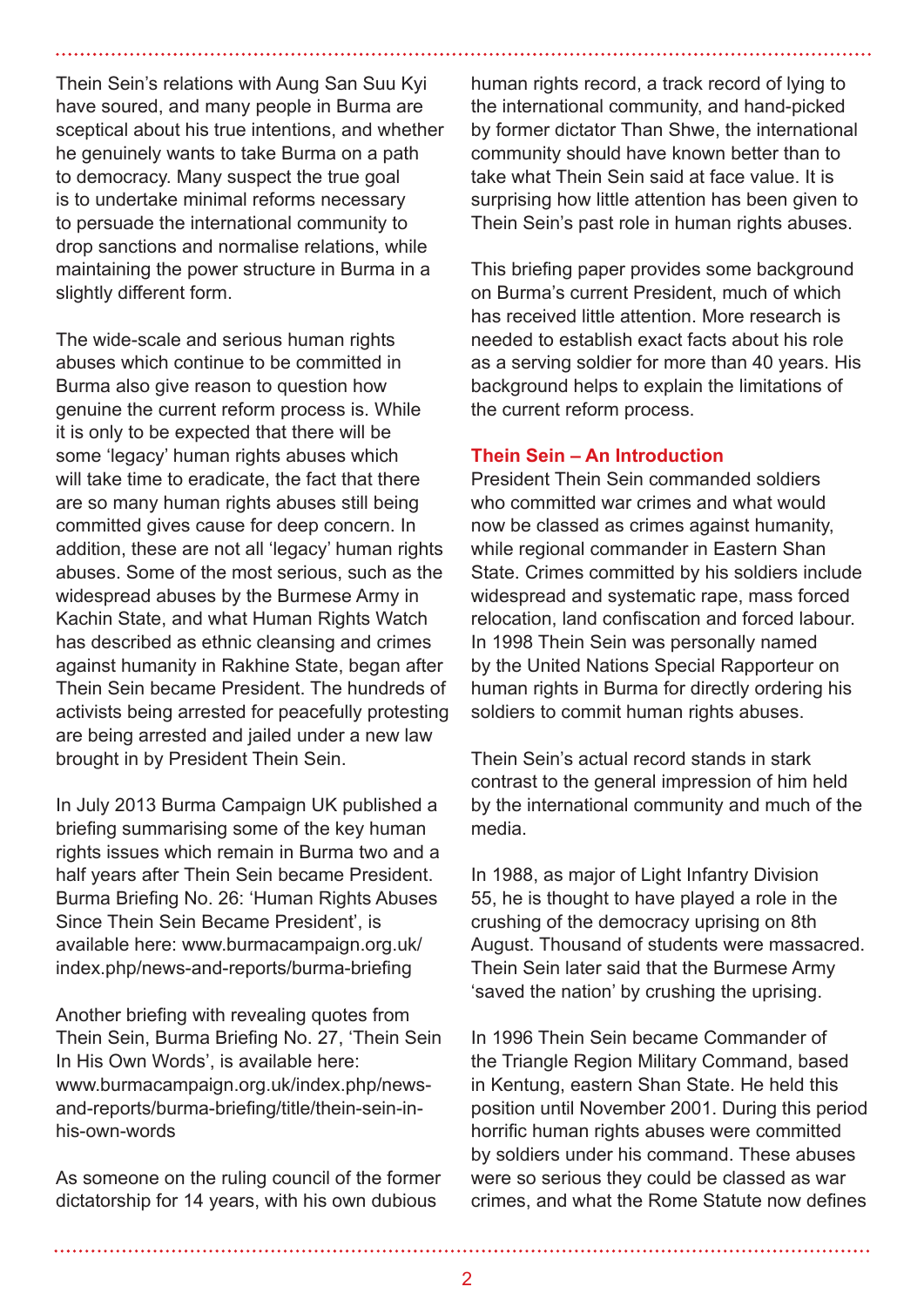as crimes against humanity. As commander of these soldiers he is directly responsible for the abuses which took place.

As a member of the State Peace and Development Council since 1997, and Prime Minister from 2007-2011, for almost 15 years Thein Sein played a leading role in the dictatorship which ruled Burma. As such, he has responsibility for human rights abuses which have taken place under his leadership, including breaches of international law. The United Nations has documented abuses taking place which may constitute war crimes and crimes against humanity, including enforced disappearances, forced displacements, forced labour, arbitrary detention, rape and other forms of sexual violence, and torture and other forms of ill-treatment.

In his March 2010 report to the United Nations Human Rights Council, the UN Special Rapporteur on Burma stated that the 'gross and systematic' nature of the abuses and the lack of action to stop them indicated; 'a state policy that involves authorities in the executive, military and judiciary at all levels.' As a leading member of the executive and the military since 1997, this description of those responsible would include Thein Sein.

The overall violations of human rights abuses in Burma are well known and widely documented. In dealing with President Thein Sein, the international community should constantly bear in mind his leading role and responsibility for human rights abuses committed by the previous dictatorship.

Thein Sein as President may still be influenced by, and close to, Senior General Than Shwe, but it would be wrong to call him a puppet. He has a longstanding record as an active and willing co-conspirator with Than Shwe. He was a trusted member of Than Shwe's government, was given the leading role in managing relations with the international community, and was handpicked by Than Shwe to take over. His long career at the top of the military and political

command structure of the dictatorship, setting and implementing policy, as well as his time in Shan State, give question to statements that he is 'relatively untainted'. Let his record speak for itself.

#### **About Thein Sein**

Thein Sein graduated from the elite Defence Services Academy, intake 9, in 1968. He served in bases around the country, including ethnic Chin and Shan areas were human rights abuses were endemic.

In 1992 he was based at the war office, commanding military operations in Rangoon, before becoming commander of the triangle Regional Military Command in Eastern Shan State in 1996. In November 1997 he joined the State Peace and Development Council (SPDC), the body through which the military ruled Burma.

In November 2001 he was promoted to Adjutant General of the War Office, and given responsibility for managing military business interests, where corruption is endemic. He swiftly rose through the ranks. He became Secretary No2 of the SPDC in 2003, and Secretary No1 in 2004. As Secretary No1, he was technically the third most powerful member of the SPDC, with only Maung Aye and Than Shwe more senior. He became acting Prime Minister in May 2007, and Prime Minister in October 2007, following the death of the previous Prime Minister, Soe Win, from leukaemia.

Thein Sein chaired the National Convention, which was re-formed in 2004, and drafted the principles of Burma's 2008 Constitution. The Constitution is undemocratic, fails to guarantee human rights, gives the military ultimate power, and grants immunity to regime officials for past crimes.

In April 2010, as part of the dictatorship's plan to present a civilian face to the world, he resigned his military rank of General, and became leader of the new political party created by the dictatorship, the Union Solidarity and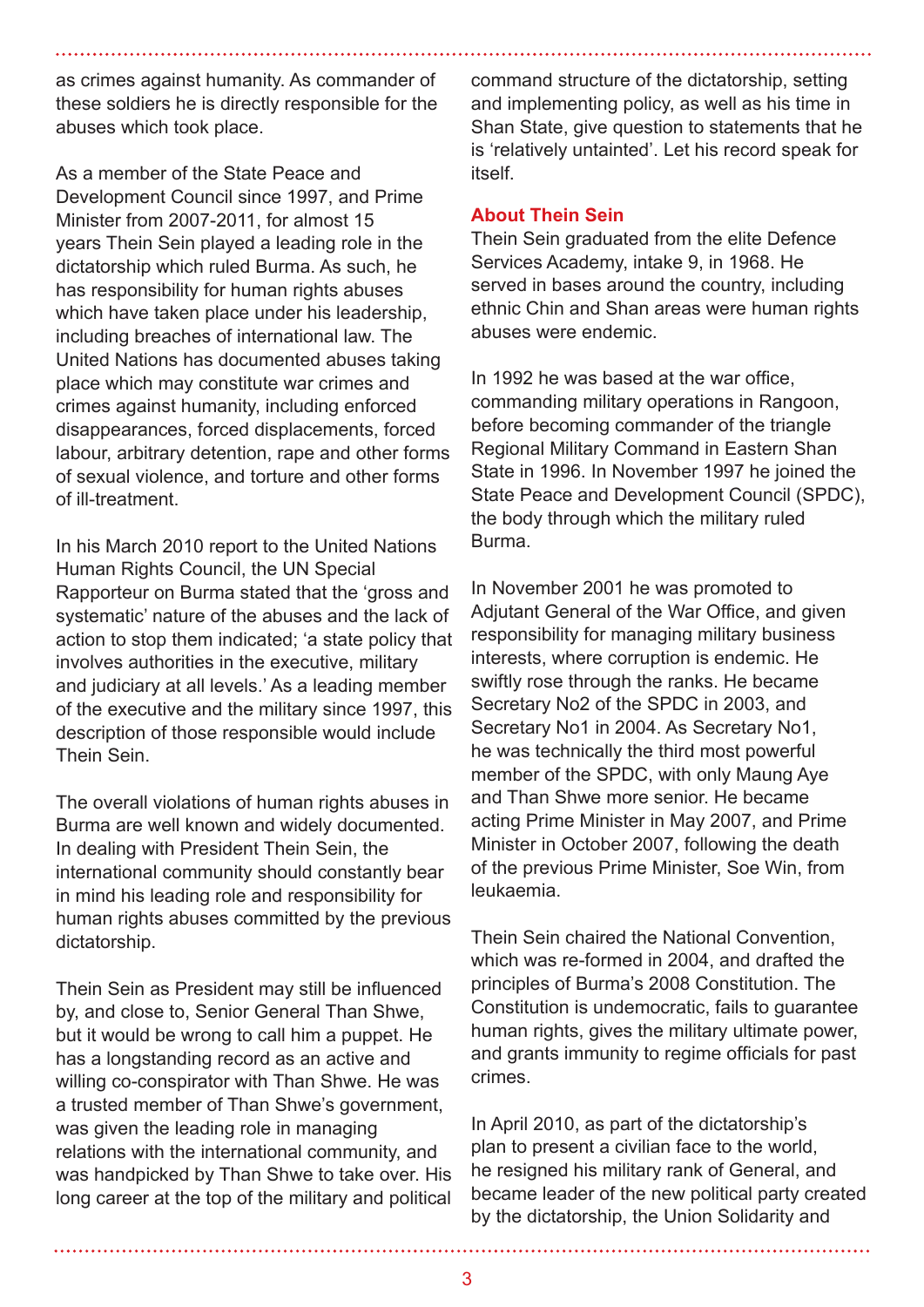Development Party (USDP). He was elected as an MP for the military-backed Union Solidarity and Development Party in the rigged election of November 2010. In February 2011 Parliament, which is dominated by the pro-military USDP and has 25 percent of seats reserved for the military, nominated him as President.

#### **Close to Than Shwe**

'Loyal follower of the Senior General' US Embassy, Rangoon 20th October 2004

There has been endless speculation about if and how Than Shwe is playing a key role in Burmese politics. Thein Sein has been called everything from a puppet of Than Shwe to a radical reformer breaking away from Than Shwe. The truth is, Thein Sein was one of Than Shwe's most trusted colleagues. He consistently promoted Thein Sein, gave him key posts and responsibilities, and personally chose him as successor.

Than Shwe did not promote soldiers to such key positions who do not agree with his policies and actions. To become a trusted member of Than Shwe's inner circle requires a like-mind, ambition and ruthlessness.

Thein Sein received little international attention. He is a quiet man who did not seek attention and who got on with the job. But he was also a key player in making and implementing policy for the dictatorship. Than Shwe trusted him and promoted him because they were of like mind.

As a US diplomatic cable dated 18th August 2009 and released by Wikileaks stated when reporting back on a visit to Burma by Senator Webb, "Than Shwe and Prime Minister Thein Sein worked from the same script."

The current political system in Burma, including Parliament and other reforms, was created in a process managed by Thein Sein on behalf of Than Shwe. Than Shwe appointed Thein Sein to oversee the National Convention drafting the principles of the constitution, and then chose Thein Sein to take over running the country based on the new constitution.

Neither Than Shwe nor Thein Sein ever showed any inclination to transform Burma into a genuine democracy. He was described by the US Embassy as a 'tougher' general when promoted to be Secretary No 1 of the SPDC. Despite Thein Sein playing a growing role in interacting with the international community from 2004 onwards, he was not one of the generals considered to be a potential reformer.

On 14th July 2008 US diplomatic cable, entitled 'Continuing the pursuit of democracy in Burma', and later released by Wikileaks, did not identify Thein Sein as a potential moderate who could bring change, instead it named Shwe Mann, stating that sources close to him described him as "smart, sophisticated and well-aware of Burma's problems," and that he reportedly solicited policy papers from dissidents and intellectuals.

Thein Sein's trusted relationship with former President Than Shwe, and their role working hand in hand to design and implement the current political structure and reforms taking place in Burma, give ample cause to doubt the true objectives of the reforms in Burma.

#### **Thein Sein and the 88 Uprising**

A US embassy diplomatic cable dated 20th October 2004 said Thein Sein 'distinguished' himself cracking down against the 1988 uprising.

It stated: 'Major Thein Sein served as commander of Light Infantry Division (LID)- 55, one of the elite organizations loyal to the Burmese Socialist Program Party (BSPP). In that capacity, he distinguished himself, as did Soe Win, in the crackdown against the 1988 uprising in support of democracy.'

More than 20 years later, on 30th March 2011, in his first speech to Parliament after becoming President, Thein Sein defended the actions of the military, stating: "Also in 1988, the Tatmadaw government saved the country from deteriorating conditions in various sectors and reconstructed the country."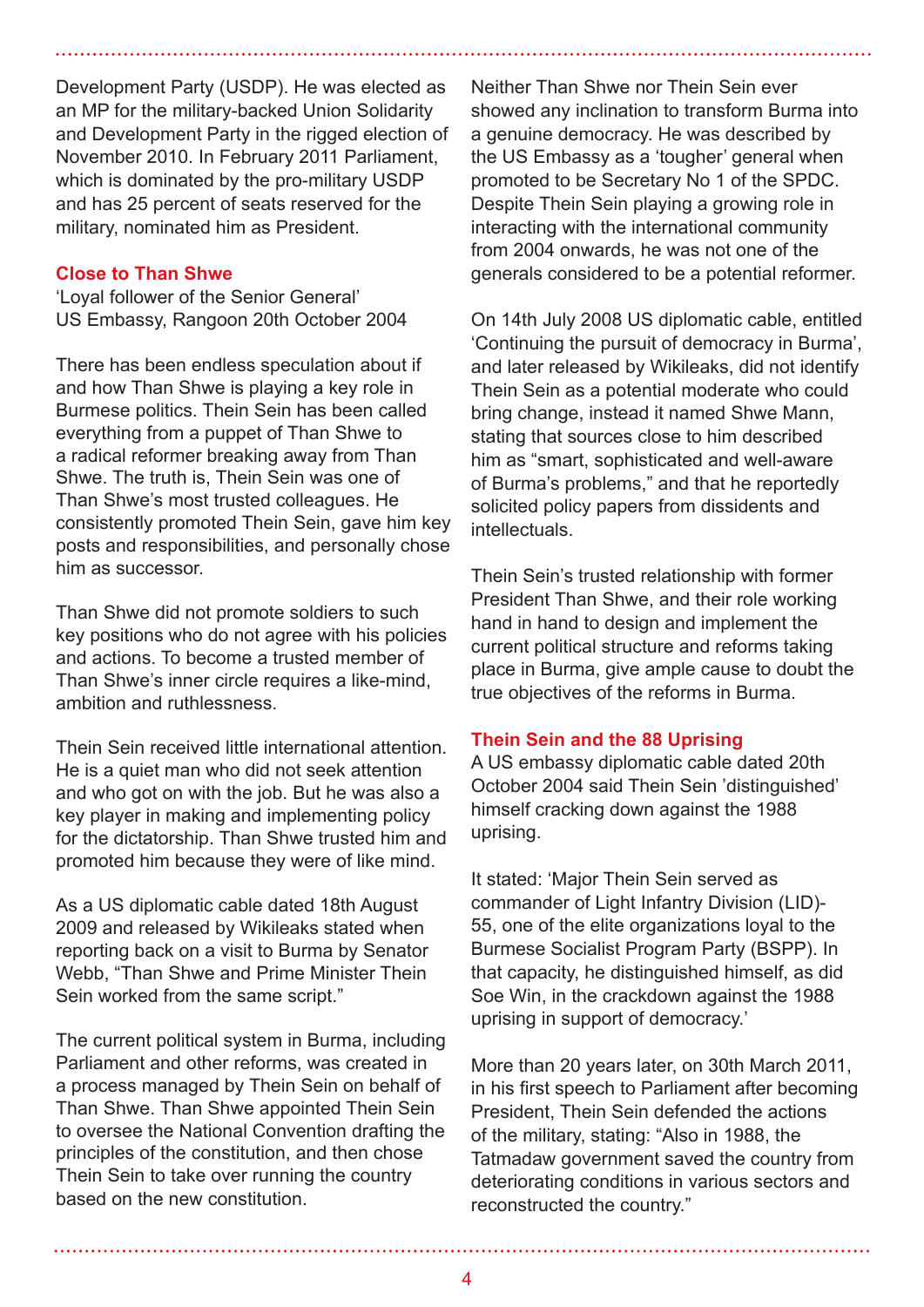#### **Human rights abuses while a commander in Shan State**

In 1999 the United Nations Special Rapporteur on human rights in Burma, addressing how the Burmese Army was deliberately targeting civilians in ethnic states, stated: "Violence against civilians would appear to have been a fundamental component of the overall military strategy of the Myanmar army."

Thein Sein was a military commander in Shan State at this time, and a member of the SPDC, which was in charge of strategy. As a local commander of soldiers committing abuses, and at a national level as a member of the government which set policy, Thein Sein bore responsibility for human rights abuses taking place and described by the Special Rapporteur.

#### **Rape**

In 2002 the Shan Women's Action Network and Shan Human Rights Foundation published the ground-breaking report, 'License to Rape', which brought the world's attention to the dictatorship's policy of using rape as a weapon of war against ethnic women. The use of rape as a weapon of war by the Burmese Army has now been widely documented by the United Nations, international human rights organisations, governments, and local community organisations.

Between 1996 and 1998 there were mass forced relocations in central Shan State, forcing more than 300,000 villagers from their homes. At this time the use of rape by the Burmese Army was most prevalent in these areas. However, it was widespread across all areas of Shan State, including in the areas under the command of Thein Sein.

Documented in the report 'License to Rape' are 45 cases of rape by Burmese Army soldiers based in or operating in Eastern Shan State in the area under the command of Thein Sein, most of which took place during his time in command. Given the stigma of reporting rape, and the difficulties in documenting cases, and the fact that some of those who have gone public and complained have been fined,

detained, tortured and even killed by the military, the true number is likely to be much higher.

On a map in the report which shows where the rapes took place, Thein Sein's headquarters at Kengtung is circled by incidents of rape and sexual violence by his soldiers.

#### **Land confiscation and mass forced relocations**

Land confiscation is becoming a major issue in Burma, with the central government authorising the seizure of huge areas of land across the country. Thein Sein is no stranger to such actions. In 1998 and 1999 he was twice named by the United Nations for directly ordering human rights abuses, including confiscating land.

In September 1998 Thein Sein was personally named by the United Nations Special Rapporteur on human rights in Burma for directly ordering the forced relocation of civilians. The Special Rapporteur's report to the United Nations General Assembly, published 10th September 1998 reported:

'Hundreds of thousands of persons have been forcibly relocated, without any compensation or assistance, to new towns, villages or relocation camps in which they are essentially detained. Forced relocations are currently being implemented on a wide scale in eastern Myanmar, in Shan State, Karenni and Karen areas. One report indicates that on 4 June 1998, Golden Triangle Military Commander Major General Thein Sein (Chairman of the Eastern Shan State Peace and Development Council) ordered Major Hla Htwe to confiscate 13 plots of land and rice fields owned by villagers of King-Ka in zone 2 of Kaeng-Tung, for the purpose of expanding the SPDC military base there. The military would provide each household with a plot of land at a different place big enough to build a small house. But the villagers would have to buy them at the price of K 10,000 each plus an extra K 1,000 for a land survey fee. Furthermore, the same villagers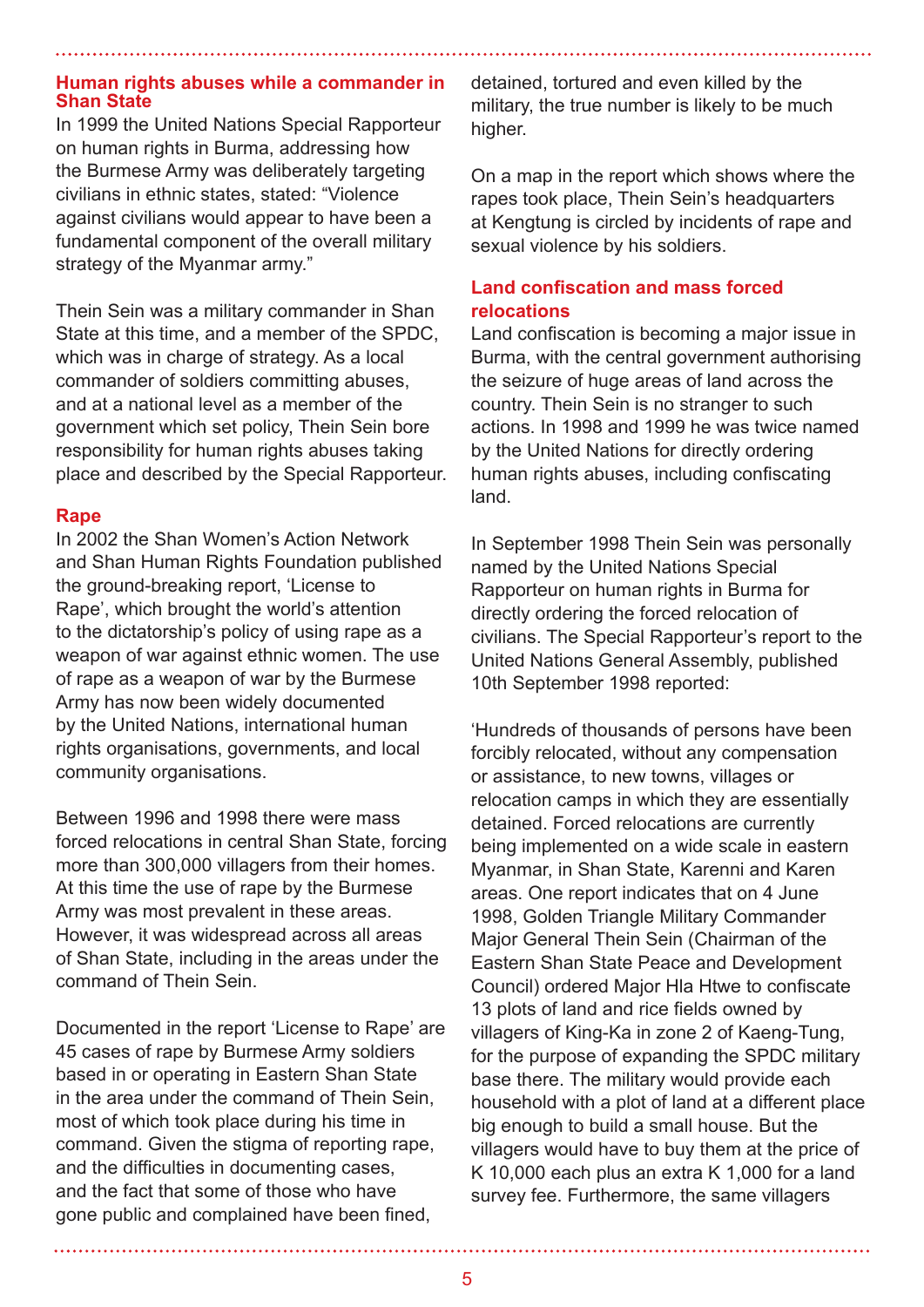were forced to grow crops for the military on the land that had been forcibly taken from them.'

There was a mass programme of forced relocation in Shan State from 1996-1998. While this was central government policy in which Thein Sein played a role making as a member of the SPDC, the main area of Shan State where forced relocation took place was next to the area under the direct control of Thein Sein. However, mass forced relocations did take place in the area under his control, as well as frequent land confiscations.

The License to Rape report by the Shan Human Rights Foundation and Shan Women's Action Network documented that in Murng Paeng Township 24 villages, a total of 285 households, were forcibly relocated between 1997 and 1998. This area was under the command of Thein Sein.

According to the Special Rapporteur on human rights in Burma, in his report of 22nd January 1999: 'Since June 1998, the authorities are reported to have issued orders for the confiscation from the people in Tachilek of 1,000 acres of land stretching along the Tachilek-Kengtung main road. The confiscated land has been bulldozed, divided into small patches and sold to those who can afford it. People from nine villages have been affected.'

It was not only the Burmese Army involved in mass forced relocations. A policy of mass forced relocation was also applied by the United Wa State Army (UWSA), and took place through areas under the control of Thein Sein. The UWSA had decided to develop the town of Mong Yawn close to the border of Thailand in southern Shan State as a key base for supplying drugs into Thailand.

Between 1999 and 2001 they forcibly relocated almost 100,000 Wa from the north of Shan State to the south. Hundreds died from abuses and disease. Local people were forced from their land to make way for Wa forced to move there.

#### **Forced labour**

Incidents of soldiers under the command of Thein Sein using forced labour have been documented by the United Nations. In his report of 22nd January 1999 the United Nations Special Rapporteur of human rights in Burma stated:

"The Special Rapporteur received reports that villagers throughout Shan State are being forced by the SPDC to work without payment."

"The Special Rapporteur has received reports that villagers are being forced to grow food for the army. In June 1998, villagers in Kengtung are reported to have been forced by the SPDC to grow chili peppers, beans and garlic on land that was confiscated from them. And on 11 July, SPDC base LIB 102 apparently ordered the civilian population to provide labourers for weeding soya bean and corn farms owned by the military in Murng Pan. Ten persons from each village, from some 15 villages each day, had to bring their own food and tools."

The United Nations International Labour Organisation has also documented forced labour in areas under the command of Thein Sein. In 'Observation (CEACR) - adopted 2001, published 90th ILC session (2002)' the ILO stated: "...and the ordering, on 18 September 2001, of villagers by the (named) new commander of LIB No. 65, to supply 4,000 sheets of thatching material for a new amphetamine factory under construction 14 miles from Mong Ton on the Mong Ton Mong Hsat road (Shan State)."

#### **Friends with drug lords**

As commander of the triangle regional command area in Shan State, known as the Golden Triangle, Thein Sein was responsible for an area notorious for the production of drugs.

It has been reported that drug production fell during his time in Shan State, but this is not completely accurate. The production of opium and heroin did decline, but the production of methamphetamines dramatically increased. Opium production did fall but not due to genuine eradication efforts. Production fell partly because of increased production in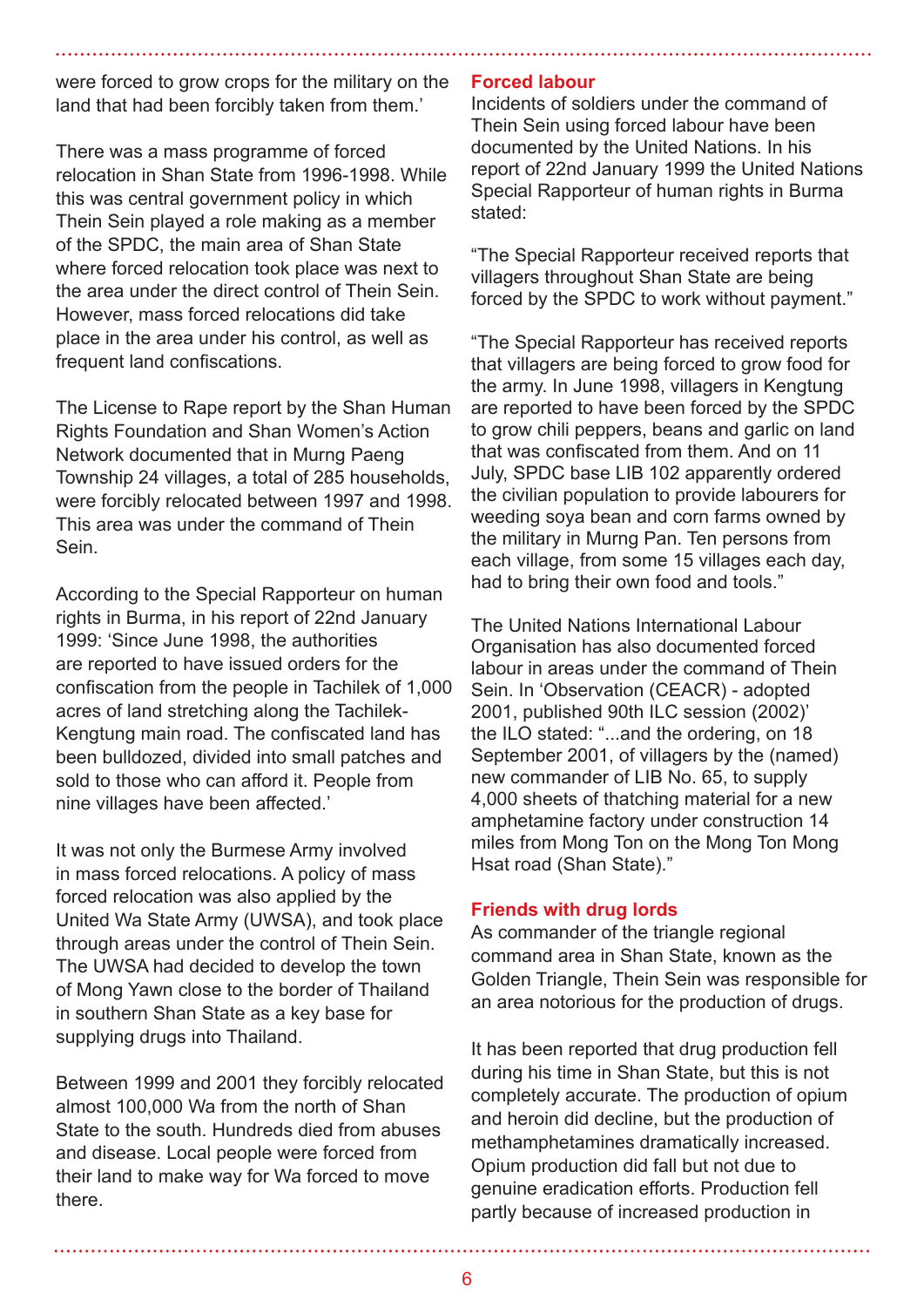Afghanistan, which produced cheaper opium, but also a key reason for the decline in opium is because of organisations such as the United Wa State Army moving into the production of methamphetamines.

The massive explosion in the production of methamphetamines happened on Thein Sein's watch. Through either action or inaction at various times, Thein Sein actively co-operated with the production of drugs in areas he was responsible for.

Speaking on 9th May 2001 about two drugs lords indicted by a US court for their involvement in the golden triangle drug trade, Thein Sein stated: "I was in Mong Ton and Mong Hsat for two weeks. U Wei Xuegang and U Bao Youri from the Wa groups are real friends." (Merchants of Madness, Bertil Lintner and Michael Black, 2009)

Thein Sein has not publicly explained the extent of his role in the mass forced migration by the Wa described earlier in the briefing. A migration which appears to be aimed at facilitating the production of methamphetamine. In June 2000 a Thai military intelligence officer told the BBC the total increase in methamphetamine production as a result of the forced relocation could have been as high as 5 million tablets per day, with 50 new factories producing the drugs.

In 'Hand in Glove', a report by the Shan Herald Agency for News (S.H.A.N), Thein Sein's more direct involvement of drugs is also documented: "In the northern part of Tachilek, opposite Thailand's Maesai, is a chicken farm owned by a Wa officer named Sai Mya. The farm, about 10 acres in size, is surrounded by a 12-foot high concrete wall. Until September 2005, it was an open secret in the neighborhood that the farm was a front for the production of yaba (methamphetamine), the drug consumed by millions of Thai addicts across the border. The location of the factory, wedged between the command posts of SPDC Light Infantry Battalions 331 and 359, explained why the Wa officer had no reason to fear. The land, or

rather the right to use it, was sold to Sai Mya by none other than Maj-Gen Thein Sein, then Commander of the Triangle Region Command, based in Kengtung, 160km away in the north.

"He had confiscated the land, formerly paddy fields, from local farmers. "When it was taken from us, the regional commander told us he would build a tax-free market for the local people," said a resident of the neighborhood. "The market was never built." In return for the land, Thein Sein received 45 assorted motor vehicles, both for himself and for use as gifts to his superiors in Rangoon."

The 2001 ILO report cited earlier also documents how soldiers in the areas Thein Sein was responsible for had been ordered to: 'supply 4,000 sheets of thatching material for a new amphetamine factory under construction 14 miles from Mong Ton on the Mong Ton Mong Hsat road.'

According to a 10th November 1999 report by the Shan Herald Agency for News, at a meeting on Mongton (Thein Sein's area of command) on 4-6th November 1999, Army veterans with little or no income were officially given permission to sell 500 methamphetamine tablets to earn an income.

According to a 2nd December 1999 report by the Shan Herald Agency for News, on 22nd November 1999 `farmers in Mongton township were given permission to grow opium as long as they paid tax on it to the military, and only sold it to traders approved by the local battalion. Farmers were even offered loans to grow opium.'

The Shan Herald Agency for News report 'Show Business – Rangoon 'War on Drugs' in Shan State, published April 2005, documents other examples of Thein Sein's soldiers involvement in the drug trade, including escorting drugs to the Thai border, providing security for drugs shipments, forcing civilian trucks to transport drugs.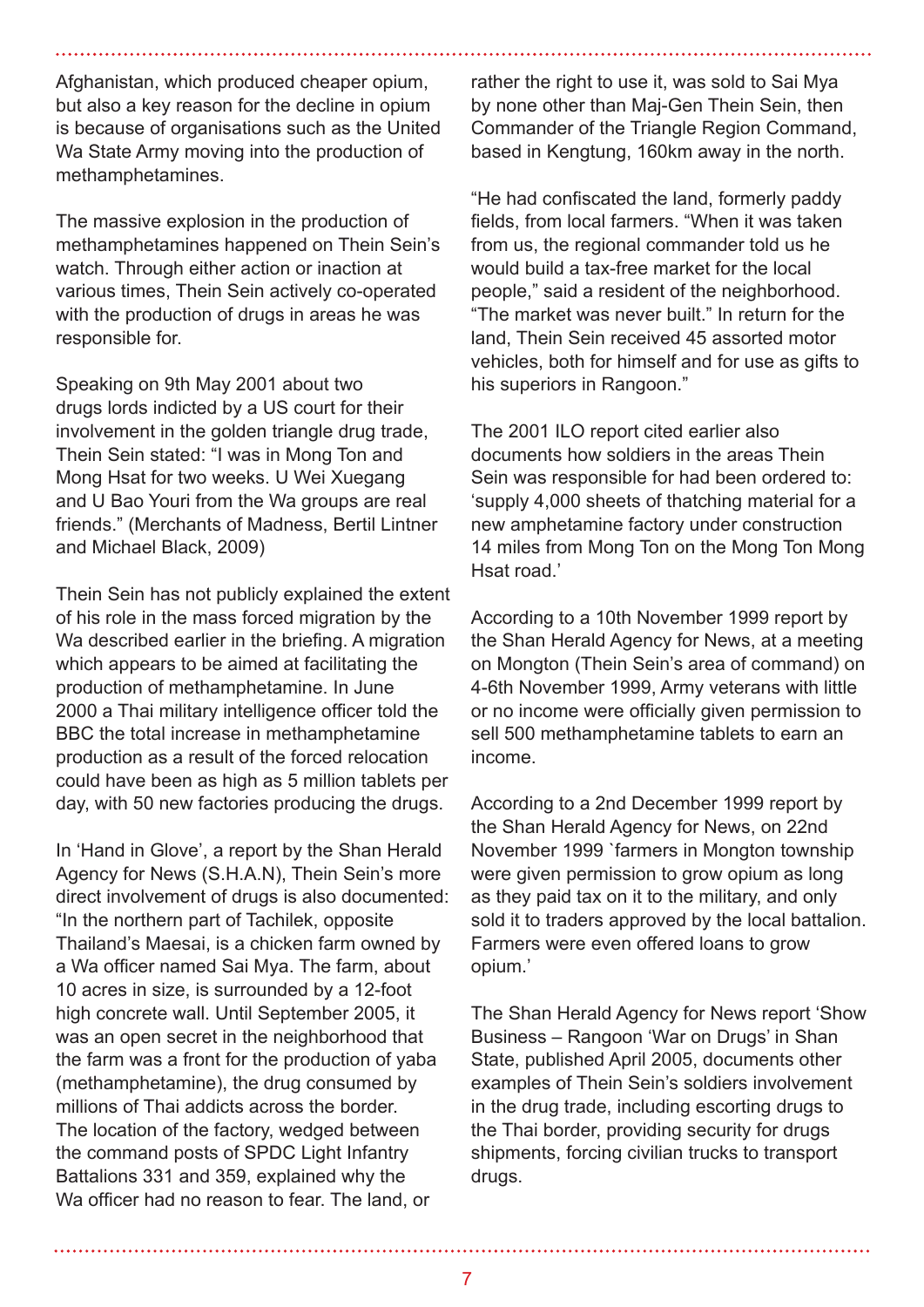#### **Blocking aid after Cyclone Nargis**

"We should make clear to the generals that if they continue to frustrate the delivery of aid to their dying people, they could end up answering for their actions before the International Criminal Court."

David Cameron, Independent, 1st June 2008

Thein Sein was the third most senior general in government, was the Prime Minister, and was also in charge of the response to Cyclone Nargis, which struck Burma in May 2008.

The response of the Burmese government was widely condemned, with inadequate warnings and advice given before the cyclone struck, and then the blocking of international and even domestic aid, the release of false information, and prioritisation given to holding a rigged referendum on a new undemocratic constitution (which Thein Sein had been in charge of drafting).

The government of Burma at first appeared to play down the scale of the disaster which had struck the country. It first claimed just 351 people lost their lives. The true figure was closer to 140,000 people killed, a million homeless, and another million affected.

The international community offered and dispatched aid, but most offers were refused or ignored. Some countries were allowed to deliver aid, but only for distribution by the government. Visas were refused for aid and emergency workers, and international outrage grew. The government arrested and fined local people who tried to deliver aid.

On May 10th, just days after Cyclone Nargis struck, with hundreds of thousands of people still having received no aid, and to widespread international condemnation, the referendum on the undemocratic constitution went ahead.

It was two weeks after Cyclone Nargis when the National Disaster Preparedness Central Committee, chaired by Thein Sein, issued its first statement. The statement did not provide

information on the disaster, or appeal for assistance. It didn't refer to anyone being killed, or how many people needed help. Instead it stated: 'some foreign news agencies broadcast false information and thus some international and regional organisations are assuming the government has been rejecting and preventing aids for storm victims. Those who have been to Myanmar understand the actual fact.' The government was also refusing to allow journalists to enter Burma, and deporting journalists who did manage to enter the country.

The first response to growing international pressure, rather than allowing in aid workers, was to allow in foreign dignitaries to try to demonstrate that everything was being handled well. Huge resources were given to these tightly controlled PR trips, where visitors, including UN Secretary General Ban Ki-moon, were taken to fake camps for the displaced set up just for international visits. Once international visitors left, displaced people were taken back to the squalid shelters where they had been staying. As the person taking the lead on both Cyclone Nargis and dealings with the international community in his capacity as Prime Minister, Thein Sein would have been responsible for these fake camps.

Eventually a combination of international pressure and the presence of US, British and French navy ships off the coast, persuaded the dictatorship to agree to allow in international aid. However, a month after Cyclone Nargis struck, access was still extremely limited. Visas were granted to some agencies, in particular UN agencies, but many visas were restricted, with many international aid workers not allowed to leave Rangoon and go to the delta where most of the affected people were.

The dictatorship consistently refused to act in a sufficient way to ensure aid reached those who needed it. Even as the British government estimated that only about 25 percent of victims had received the aid they desperately needed, and Save The Children was warning that 30,000 children were at risk of starvation, Thein